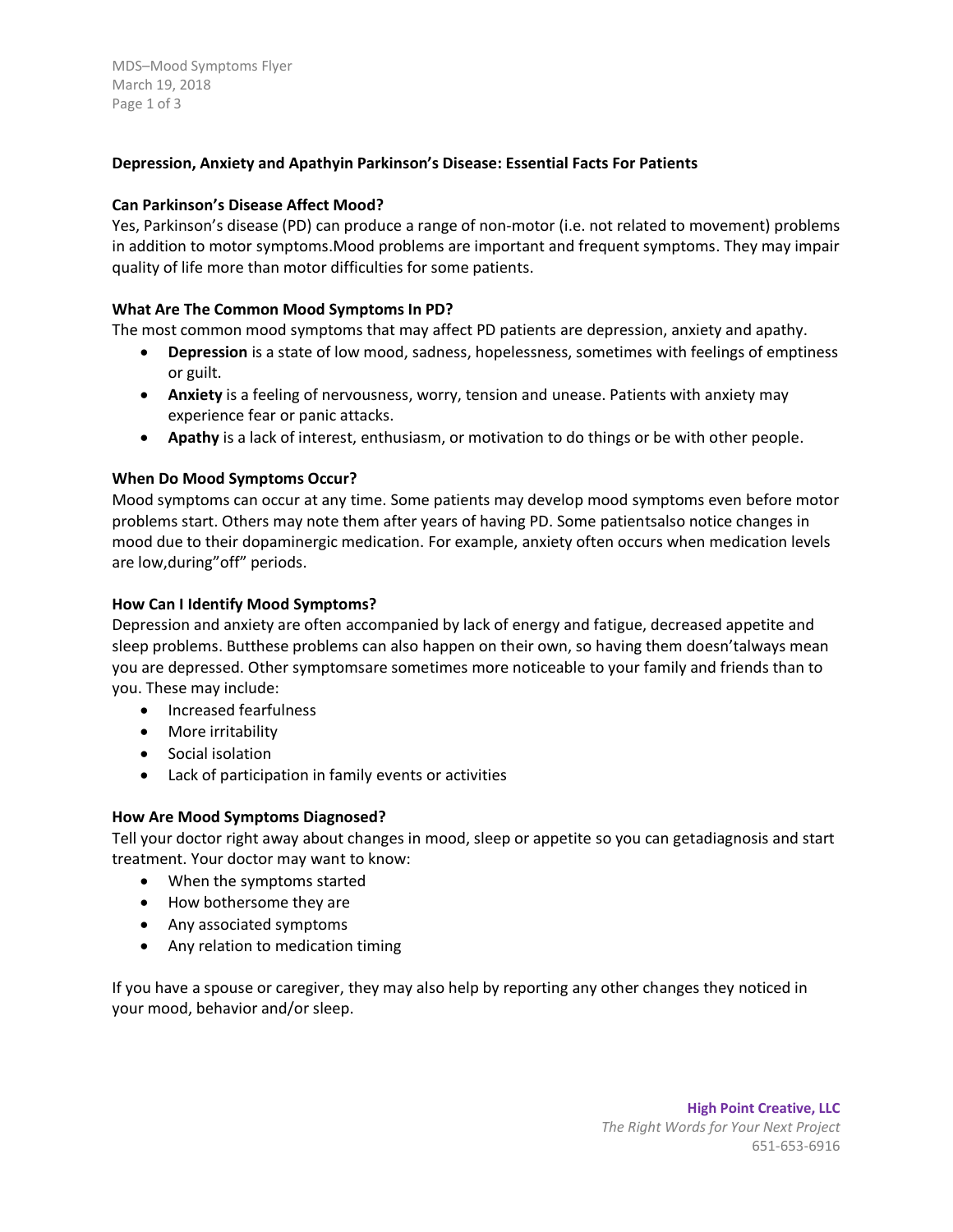MDS–Mood Symptoms Flyer March 19, 2018 Page 2 of 3

## **Why Do Mood Symptoms Happen?**

PD may cause certain changes in brain areas that control mood. The disease may reduce neuronal messengers such as dopamine, serotonin, and noradrenaline, whichmay underlie some mood problems. Your response to your illness and some psychosocial factors might also lead to these symptoms.

#### **How Do You Treat Mood SymptomsIn PD?**

There are different ways to treat mood symptoms including:

- Antidepressant and anxiolytic medications can treatdepression and anxiety.
- Dopamine drugs that improve movementsymptoms may also improve depression and anxiety, especially if it changeswith the medication schedule.
- Psychotherapy can helpdepression and anxiety.
- Programmed activities, exercise and socializing may help in treating apathy.
- Getting moresleep and social support whileavoiding stress may help.

#### **In Summary**

- Depression, anxiety and apathy can be symptoms of PD and are quite common.
- They can appear early, even before motor problems start, or develop later in the disease course.
- It is important to tell your doctor about these symptoms because you have specific treatment options.
- Medications, psychotherapy, and social support are the main tools to treat these symptoms.

Copyright © 2018 International Parkinson and Movement Disorder Society (MDS). All rights reserved.